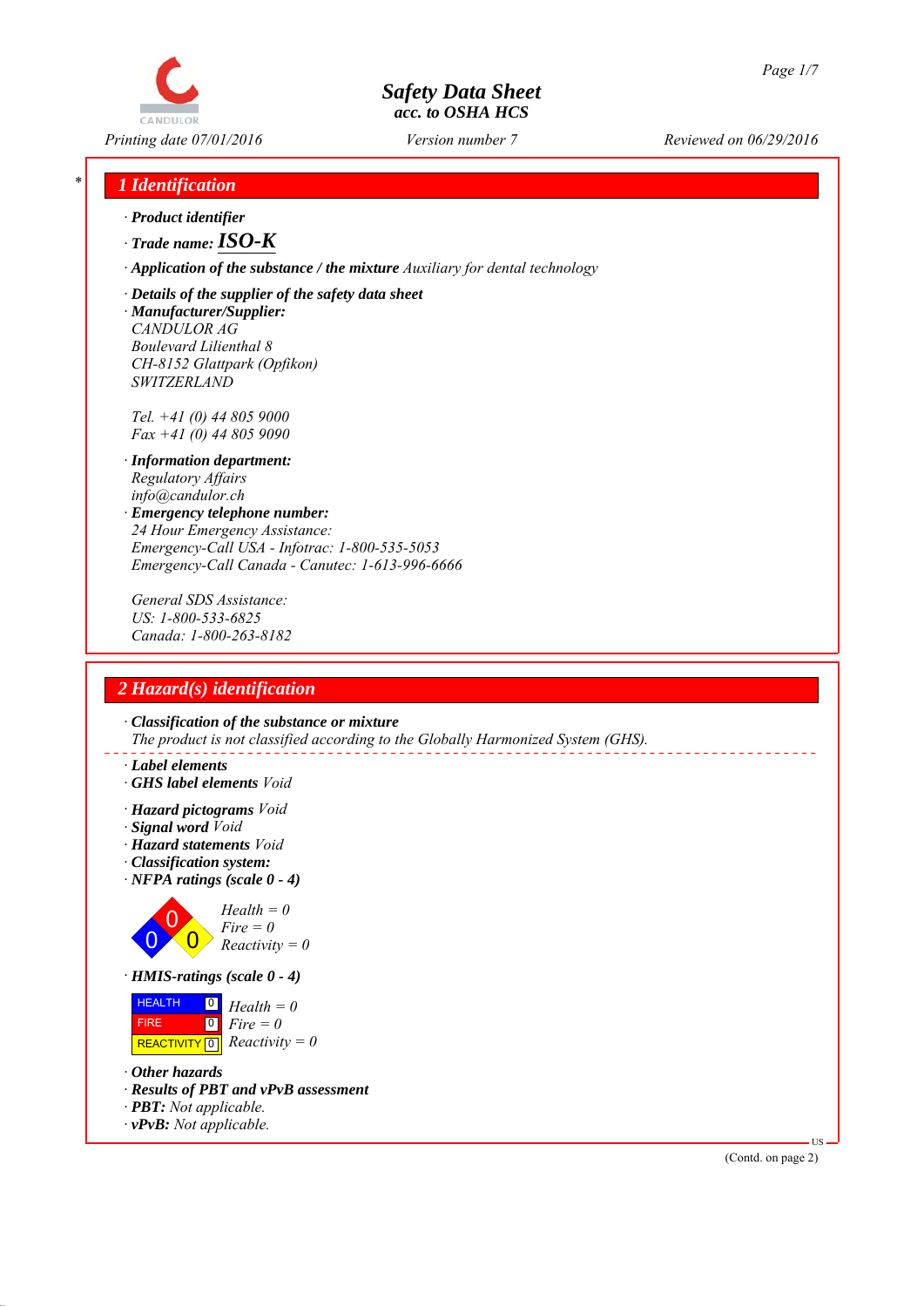*Printing date 07/01/2016 Reviewed on 06/29/2016 Version number 7*

*Trade name:ISO-K*

(Contd. of page 1)

#### *\* 3 Composition/information on ingredients*

#### *∙ Chemical characterization: Mixtures*

*∙ Description: Mixture of the substances listed below with nonhazardous additions.*

#### *∙ Dangerous components:*

*CAS: 56-81-5 glycerol 0.1-<2.5%*

#### *\* 4 First-aid measures*

#### *∙ Description of first aid measures*

- *∙ General information: No special measures required.*
- *∙ After inhalation:*
- *Supply fresh air and to be sure call for a doctor.*
- *In case of unconsciousness place patient stably in side position for transportation.*
- *∙ After skin contact:*
- *Rinse with water.*
- *Generally the product does not irritate the skin.*
- *∙ After eye contact: Rinse opened eye for several minutes under running water. Then consult a doctor.*
- *∙ After swallowing:*

*Rinse out mouth and then drink plenty of water.*

- *If symptoms persist consult doctor.*
- *∙ Information for doctor:*
- *∙ Most important symptoms and effects, both acute and delayed No further relevant information available.*
- *∙ Indication of any immediate medical attention and special treatment needed*

*No further relevant information available.*

#### *5 Fire-fighting measures*

- *∙ Extinguishing media*
- *∙ Suitable extinguishing agents:*
- *CO2, extinguishing powder or water spray. Fight larger fires with water spray or alcohol resistant foam.*
- *∙ Special hazards arising from the substance or mixture No further relevant information available.*
- *∙ Advice for firefighters*
- *∙ Protective equipment: No special measures required.*

#### *6 Accidental release measures*

- *∙ Personal precautions, protective equipment and emergency procedures Not required.*
- *∙ Environmental precautions: Do not allow to enter sewers/ surface or ground water.*
- *∙ Methods and material for containment and cleaning up:*
- *Absorb with liquid-binding material (sand, diatomite, acid binders, universal binders, sawdust).*
- *∙ Reference to other sections*
- *See Section 7 for information on safe handling.*
- *See Section 8 for information on personal protection equipment.*

*See Section 13 for disposal information.*

#### *\* 7 Handling and storage*

- *∙ Handling:*
- *∙ Precautions for safe handling*

*Only adequately trained personnel should handle this product.*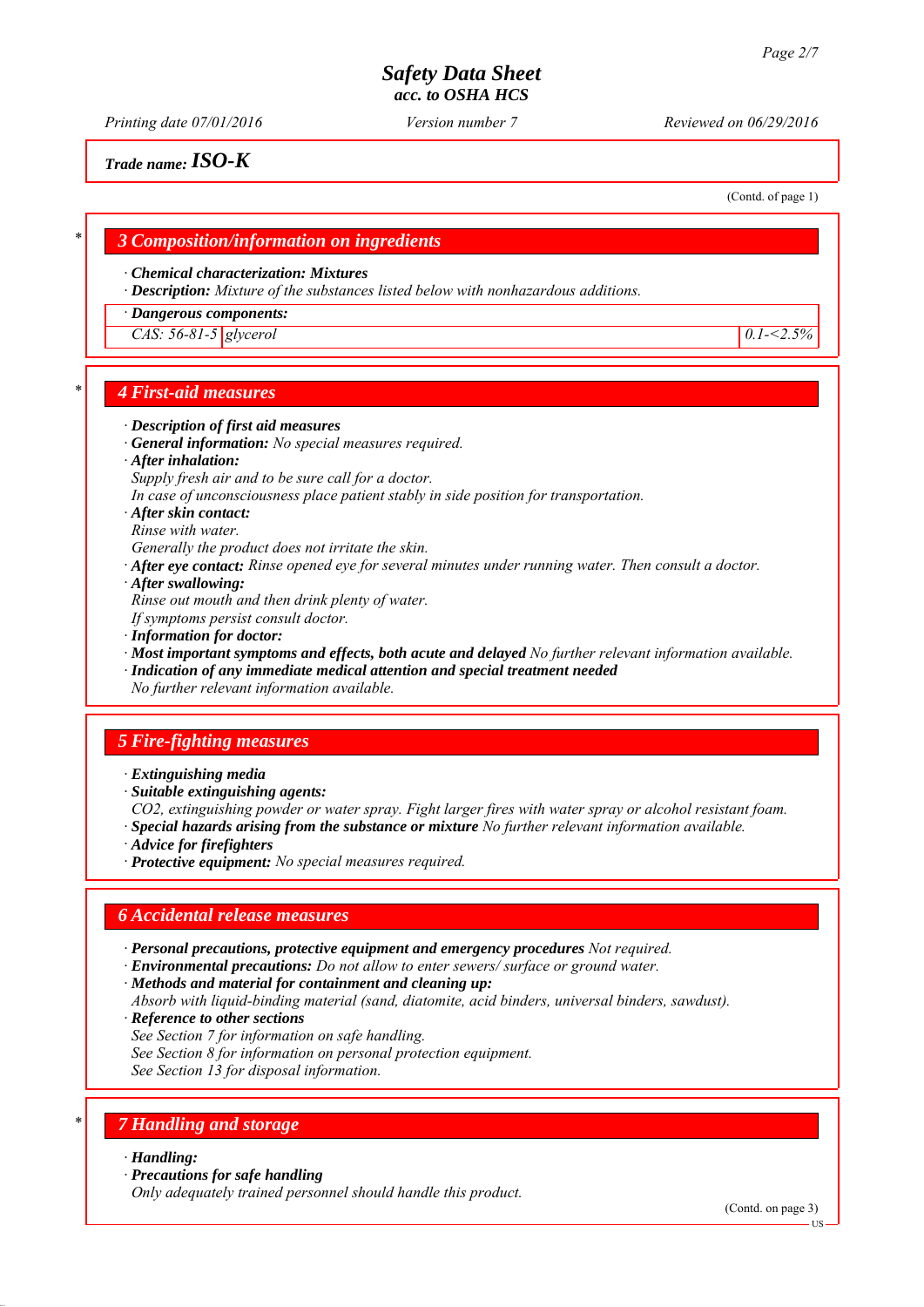*Printing date 07/01/2016 Reviewed on 06/29/2016 Version number 7*

```
Trade name:ISO-K
```
(Contd. of page 2)

US

*For use in dentistry only.*

*∙ Information about protection against explosions and fires: No special measures required.*

*∙ Conditions for safe storage, including any incompatibilities*

*∙ Storage:*

- *∙ Requirements to be met by storerooms and receptacles: Store only in the original receptacle.*
- *∙ Information about storage in one common storage facility: Not required.*
- *∙ Further information about storage conditions: Protect from frost.*
- *∙ Specific end use(s) No further relevant information available.*

*\* 8 Exposure controls/personal protection*

*∙ Additional information about design of technical systems: No further data; see item 7.*

*∙ Control parameters*

*∙ Components with limit values that require monitoring at the workplace:*

*The following constituent is the only constituent of the product which has a PEL, TLV or other recommended exposure limit.*

*At this time, the remaining constituent has no known exposure limits.*

#### *CAS: 56-81-5 glycerol*

*PEL Long-term value: 15\* 5\*\* mg/m³*

*mist; \*total dust \*\*respirable fraction*

*TLV TLV withdrawn-insufficient data human occup. exp.*

*∙ Additional information: The lists that were valid during the creation were used as basis.*

#### *∙ Exposure controls*

- *∙ Personal protective equipment:*
- *∙ General protective and hygienic measures:*
- *Usual hygienic measures for dental practice and dental laboratories.*
- *The usual precautionary measures for handling chemicals should be followed.*
- *Wash hands before breaks and at the end of work.*
- *Keep away from foodstuffs, beverages and feed.*
- *∙ Breathing equipment:*

*In case of brief exposure or low pollution use respiratory filter device. In case of intensive or longer exposure use respiratory protective device that is independent of circulating air.*

- *∙ Protection of hands: Not required.*
- *∙ Material of gloves*
- *∙ Penetration time of glove material*
- *∙ Eye protection: Safety glasses*

# *\* 9 Physical and chemical properties*

| · Information on basic physical and chemical properties<br><b>General Information</b> |                                    |                    |
|---------------------------------------------------------------------------------------|------------------------------------|--------------------|
| $\cdot$ Appearance:                                                                   |                                    |                    |
| Form:                                                                                 | Fluid                              |                    |
| Color:                                                                                | According to product specification |                    |
| $\cdot$ Odor:                                                                         | <i><u><b>Odorless</b></u></i>      |                    |
| · Odor threshold:                                                                     | Not determined.                    |                    |
| $\cdot$ pH-value:                                                                     | Not determined.                    |                    |
| $\cdot$ Change in condition<br><b>Melting point/Melting range:</b>                    | Undetermined.                      |                    |
|                                                                                       |                                    | (Contd. on page 4) |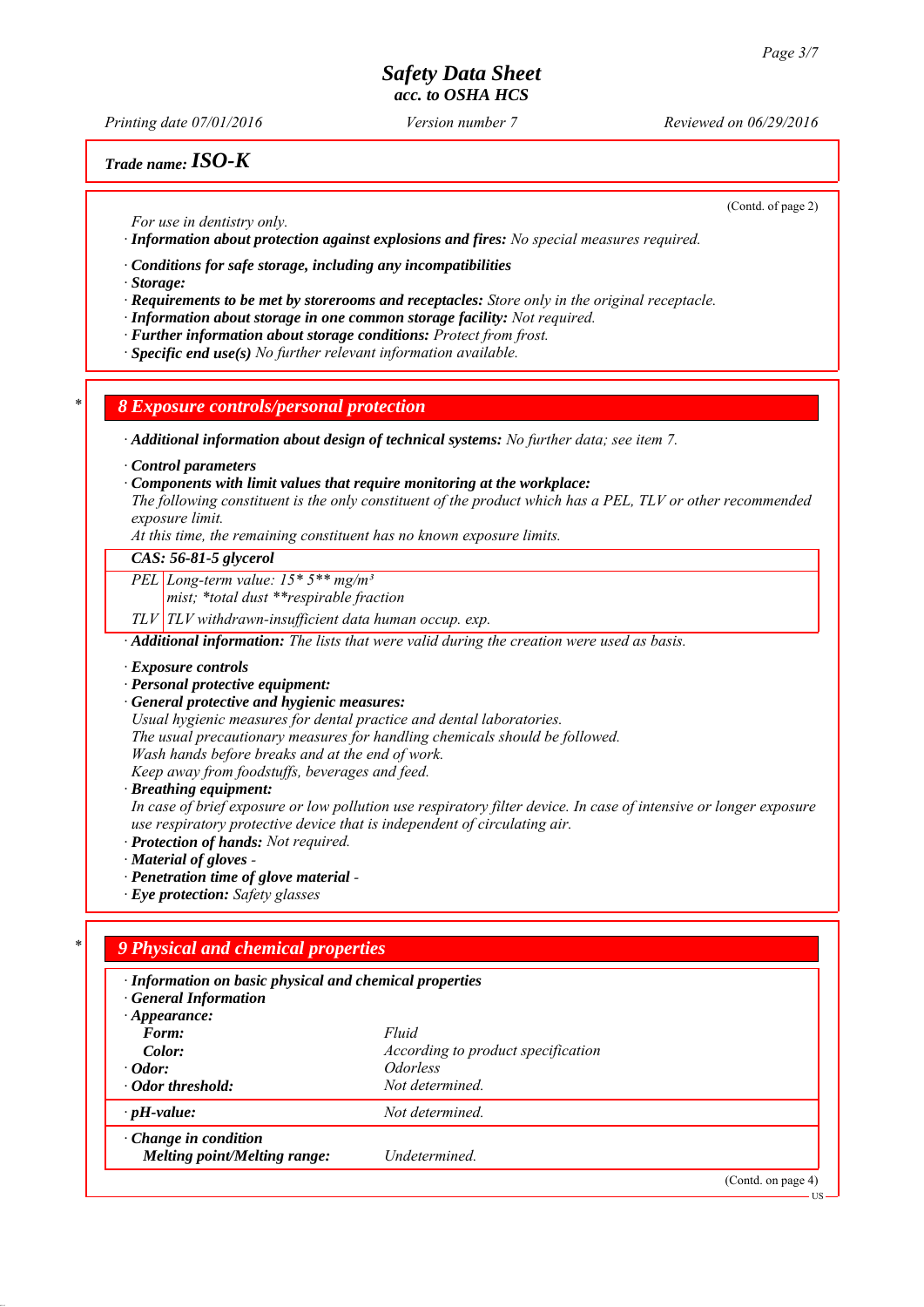*Printing date 07/01/2016 Reviewed on 06/29/2016 Version number 7*

*Trade name:ISO-K*

|                                                            | (Contd. of page 3)                            |
|------------------------------------------------------------|-----------------------------------------------|
| <b>Boiling point/Boiling range:</b>                        | Undetermined.                                 |
| · Flash point:                                             | Not applicable.                               |
| $\cdot$ Flammability (solid, gaseous):                     | Not applicable.                               |
| $\cdot$ Auto igniting:                                     | Product is not selfigniting.                  |
| $\cdot$ Danger of explosion:                               | Product does not present an explosion hazard. |
| $\cdot$ Explosion limits:                                  |                                               |
| Lower:                                                     | Not determined                                |
| <b>Upper:</b>                                              | Not determined                                |
| $\cdot$ Vapor pressure:                                    | Not determined                                |
| $\cdot$ Density:                                           | Not determined.                               |
| $\cdot$ Relative density                                   | Not determined.                               |
| · Vapor density                                            | Not determined.                               |
| $\cdot$ Evaporation rate                                   | Not determined.                               |
| $\cdot$ Solubility in / Miscibility with                   |                                               |
| Water:                                                     | Fully miscible.                               |
| · Partition coefficient (n-octanol/water): Not determined. |                                               |
| · Viscosity:                                               |                                               |
| Dynamic:                                                   | Not determined                                |
| Kinematic:                                                 | Not determined.                               |
| $\cdot$ Other information                                  | No further relevant information available.    |

#### *10 Stability and reactivity*

*∙ Reactivity No further relevant information available.*

*∙ Chemical stability Stable under normal handling and storage conditions.*

*∙ Thermal decomposition / conditions to be avoided: No decomposition if used according to specifications.*

*∙ Possibility of hazardous reactions No dangerous reactions known.*

*∙ Conditions to avoid No further relevant information available.*

*∙ Incompatible materials: No further relevant information available.*

*∙ Hazardous decomposition products: None under normal conditions of storage and use.*

#### *\* 11 Toxicological information*

*∙ Information on toxicological effects*

*∙ Acute toxicity:*

*∙ on the skin: No irritant effect.*

*∙ on the eye: No irritating effect.*

*∙ Sensitization: No sensitizing effects known.*

*∙ Additional toxicological information: No further relevant information available.*

*∙ Carcinogenic categories*

*∙ NTP (National Toxicology Program)*

*None of the ingredients is listed.*

*∙ OSHA-Ca (Occupational Safety & Health Administration)*

*None of the ingredients is listed.*

(Contd. on page 5)

US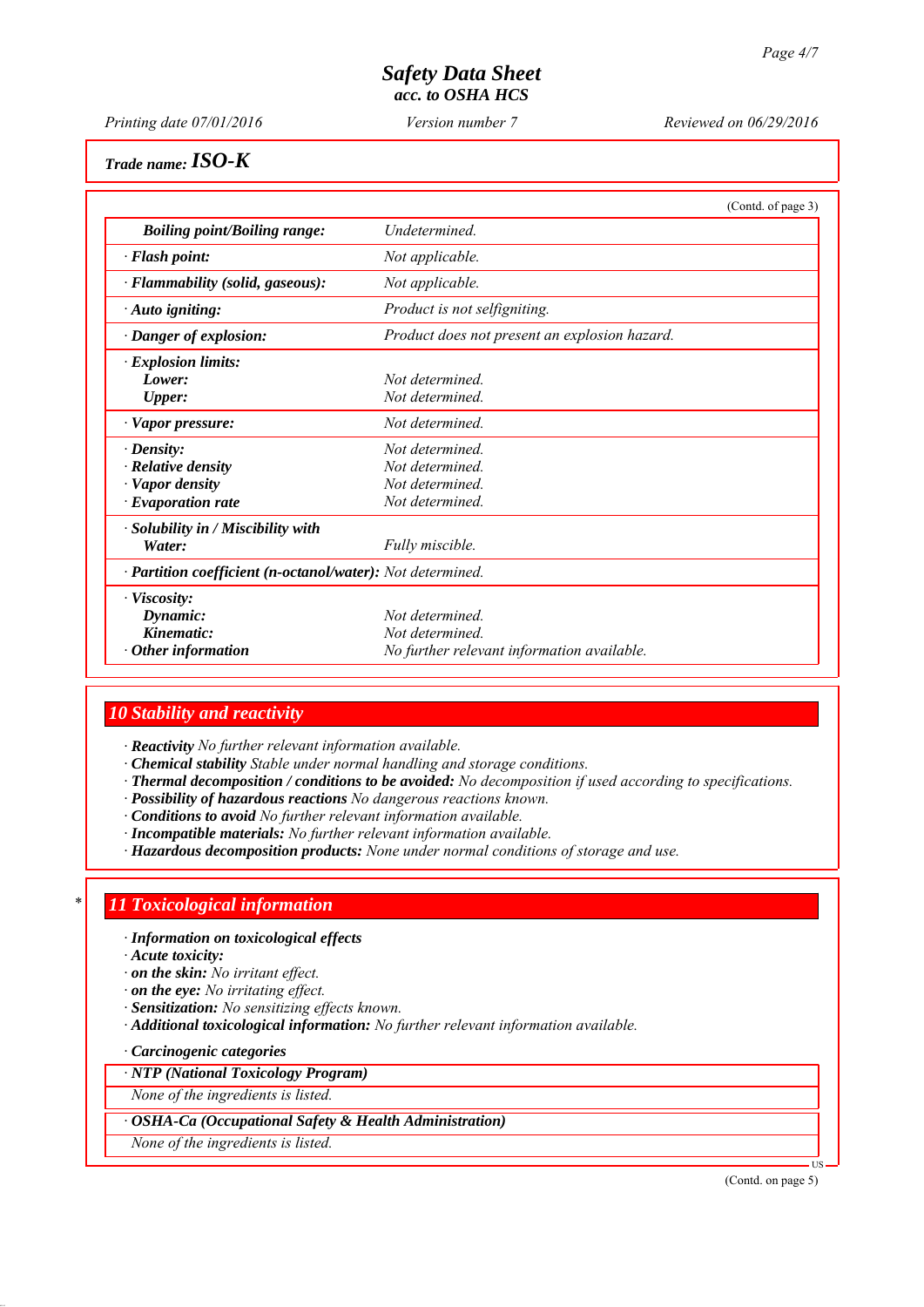*Printing date 07/01/2016 Reviewed on 06/29/2016 Version number 7*

*Trade name:ISO-K*

(Contd. of page 4)

#### *12 Ecological information*

*∙ Toxicity*

*∙ Aquatic toxicity: No further relevant information available.*

- *∙ Persistence and degradability No further relevant information available.*
- *∙ Behavior in environmental systems:*
- *∙ Bioaccumulative potential No further relevant information available.*
- *∙ Mobility in soil No further relevant information available.*
- *∙ Additional ecological information:*
- *∙ General notes:*

*Water hazard class 1 (Self-assessment): slightly hazardous for water*

*Do not allow undiluted product or large quantities of it to reach ground water, water course or sewage system.*

- *∙ Results of PBT and vPvB assessment*
- *∙ PBT: Not applicable.*
- *∙ vPvB: Not applicable.*
- *∙ Other adverse effects No further relevant information available.*

#### *\* 13 Disposal considerations*

- *∙ Waste treatment methods*
- *∙ Recommendation:*

*Take to an approved landfill or a waste incineration plant, under conditions approved by the local authority.*

*∙ Uncleaned packagings:*

*∙ Recommendation: Disposal must be made according to official regulations.*

#### *\* 14 Transport information*

| $\cdot$ UN-Number<br>· DOT, ADR, RID, ADN, ADN, IMDG, IATA Void                           |                                                                                      |
|-------------------------------------------------------------------------------------------|--------------------------------------------------------------------------------------|
| $\cdot$ UN proper shipping name<br>· DOT, ADR, RID, ADN, ADN, IMDG, IATA Void             |                                                                                      |
| $\cdot$ Transport hazard class(es)                                                        |                                                                                      |
| · DOT, ADR, RID, ADN, ADN, IMDG, IATA                                                     |                                                                                      |
| $\cdot$ Class                                                                             | Void                                                                                 |
| · Packing group<br>· DOT, ADR, RID, ADN, IMDG, IATA                                       | Void                                                                                 |
| $\cdot$ Environmental hazards:<br>$\cdot$ Marine pollutant:                               | No                                                                                   |
| $\cdot$ Special precautions for user                                                      | Not applicable.                                                                      |
| $\cdot$ Transport in bulk according to Annex II of<br><b>MARPOL73/78 and the IBC Code</b> | Not applicable.                                                                      |
| $\cdot$ Transport/Additional information:                                                 | Product is not classified as a dangerous good for transport<br>$(ADR, IMDG, IATA)$ . |
| · UN "Model Regulation":                                                                  | Void                                                                                 |

(Contd. on page 6)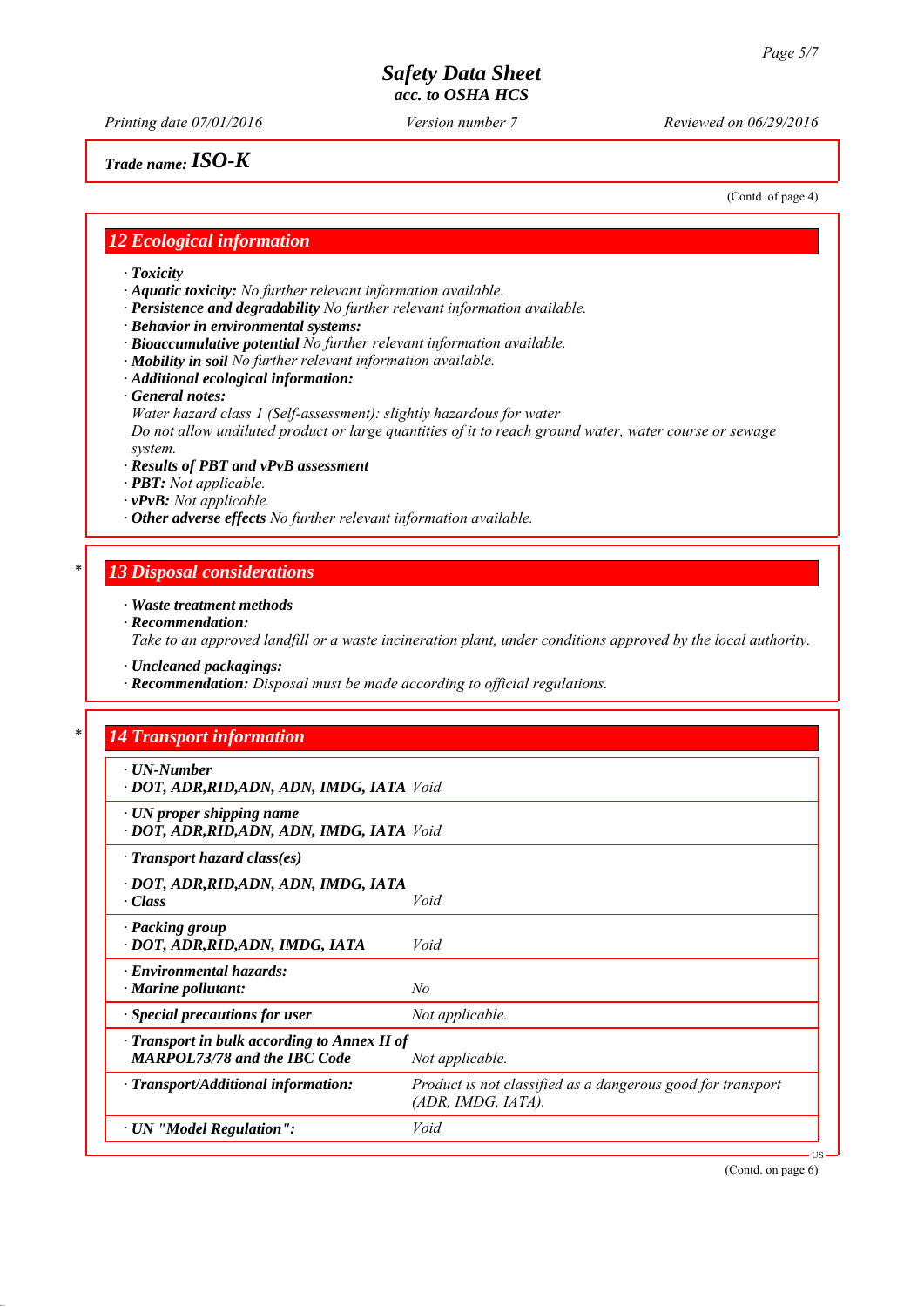*Printing date 07/01/2016 Reviewed on 06/29/2016 Version number 7*

*Trade name:ISO-K*

(Contd. of page 5)

#### *\* 15 Regulatory information*

*∙ Safety, health and environmental regulations/legislation specific for the substance or mixture*

*∙ Sara*

*∙ Section 355 (extremely hazardous substances):*

*None of the ingredients is listed.*

*∙ Section 313 (Specific toxic chemical listings):*

*None of the ingredients is listed.*

*∙ TSCA (Toxic Substances Control Act):*

*All ingredients are listed.*

*∙ Proposition 65*

*∙ Chemicals known to cause cancer:*

*None of the ingredients is listed.*

*∙ Chemicals known to cause reproductive toxicity for females:*

*None of the ingredients is listed.*

*∙ Chemicals known to cause reproductive toxicity for males:*

*None of the ingredients is listed.*

*∙ Chemicals known to cause developmental toxicity:*

*None of the ingredients is listed.*

#### *∙ Carcinogenic categories*

*∙ EPA (Environmental Protection Agency)*

*None of the ingredients is listed.*

*∙ TLV (Threshold Limit Value established by ACGIH)*

*None of the ingredients is listed.*

*∙ NIOSH-Ca (National Institute for Occupational Safety and Health)*

*None of the ingredients is listed.*

*∙ GHS label elements Void*

*∙ Hazard pictograms Void*

- *∙ Signal word Void*
- *∙ Hazard statements Void*
- *∙ Chemical safety assessment: A Chemical Safety Assessment has not been carried out.*

#### *\* 16 Other information*

*This information is based on our present knowledge. However, this shall not constitute a guarantee for any specific product features and shall not establish a legally valid contractual relationship.*

*∙ Date of preparation / last revision 07/01/2016 / 6*

*∙ Abbreviations and acronyms: ADR: Accord européen sur le transport des marchandises dangereuses par Route (European Agreement concerning the International Carriage of Dangerous Goods by Road) IMDG: International Maritime Code for Dangerous Goods DOT: US Department of Transportation IATA: International Air Transport Association ACGIH: American Conference of Governmental Industrial Hygienists EINECS: European Inventory of Existing Commercial Chemical Substances ELINCS: European List of Notified Chemical Substances CAS: Chemical Abstracts Service (division of the American Chemical Society)*

*NFPA: National Fire Protection Association (USA)*

*HMIS: Hazardous Materials Identification System (USA)*

*PBT: Persistent, Bioaccumulative and Toxic*

US